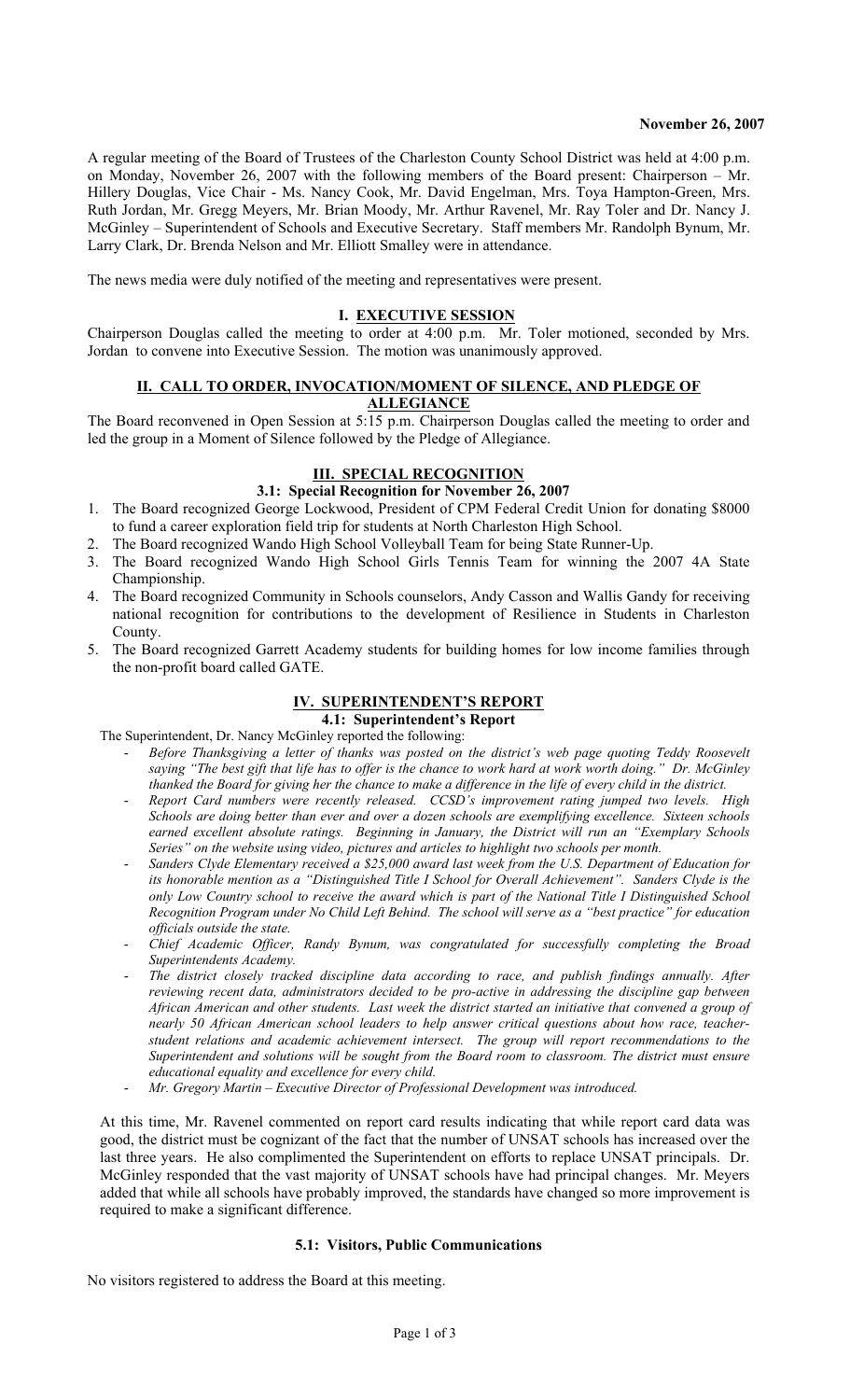#### **VI. APPROVAL OF MINUTES/EXECUTIVE SESSION AGENDA ITEMS 6.1: Open and Executive Session Minutes of November 12, 2007**

Ms. Cook motioned, seconded by Mr. Meyers approval of minutes of November 12, 2007. The motion was approved 9-0

## **6.2: Motions of Executive Session of November 26, 2007**

The Board acted on the following Executive Session Agenda items as follows:

1.1 Legal Matter – The Board approved a motion to direct General Counsel to respond to a letter from Sea Island YouthBuild Charter. The motion was approved 6-3 (Engelman, Ravenel and Toler opposed).

 During discussion of the request from Sea Island YouthBuild Charter, Mr. Ravenel cited Act 189 indicating the act states that charter schools may not be denied anything other public schools are entitled to. Mr. Engelman stated the Board should want to support a Math and Science school which would meet the need of skills required by the business community. Most Board members agreed that a final opinion was needed from the courts to reconcile conflicting laws regarding charter schools (Act 189 and Title 59).

1.2: Property Matter – Since it was determined that further investigation was required, the Board deferred the Property Matter.

### **6.3: Financial Minutes of November 12, 2007**

Mr. Moody motioned, seconded by Mr. Toler to approve the Financial Minutes of November 12, 2007. The motion was approved 9-0.

# **VII: MANAGEMENT REPORTS**

### **7.1: CPE Update: Adult Education**

Ms. Susan Friedrich, presented information on the District's Adult Education Program as follows:

- The mission of the Charleston County School District Office of Adult Education is to identify community needs and resources, to provide community based educational services, to ensure adults receive quality life long learning opportunities.
- Sites: 34; Programs: 48; Staff: 18 Full Time 36 Part Time; Students: 2262 (2006 2007)
- **Program Services / Initiatives** 
	- **High School Diploma / Exit Exam Remediation** is offered to students who wish to obtain a high school diploma. The students enrolled in this program must meet the same graduation requirements as a student who graduates from a high school in South Carolina.
	- **GED Preparation** is a high school equivalency diploma program is based on the GED Tests, a battery of assessments in four core academic areas: Language Arts (reading and writing), Social Studies, Science, and Mathematics.
	- Adult Basic Education serves adults who function below the 8<sup>th</sup> grade in reading and mathematics.
	- **English Literacy** is designed to provide English instruction for those adults who speak a native language other than English or who have difficulty speaking, reading, writing, or understanding the English language.
	- **Workplace Program** assists businesses and industry in developing a skills curricula and instruction geared to employees whose limited skills prevent them from functioning effectively in the work environment.
	- **Computer Literacy** is designed to help adults understand the basics of operating a computer or to learn specific software applications in order to enhance their employability.
- The program has a 75% graduation rate

### **7.2: Accountability Report – Murray Hill Academy**

The Board received the Community Education Partners – Murray Hill Academy Accountability Report which is based on evaluation standards written in the CEP contract.

### **7.3: GOF Financial Report for September 2007**

The Board received the GOF Financial Report for September 2007 as information.

## **7.4: FY07 Financial Audit**

Mr. Larry Finney, a Certified Public Accountant with Greene, **Finney** & Horton shared results of the FY07 Financial Audit indicating that the district received an unqualified (good) opinion. He recommended the district continue increasing the fund balance and improvement of the district's control environment. These recommendations are included in the district's management letter. Also included is a recommendation to improve Risk Management compliance with Title I funding sub recipient monitoring.

Mr. Finney stated that some issues are already being addressed. He commended the district's financial staff and indicated it was one of the best in the state.